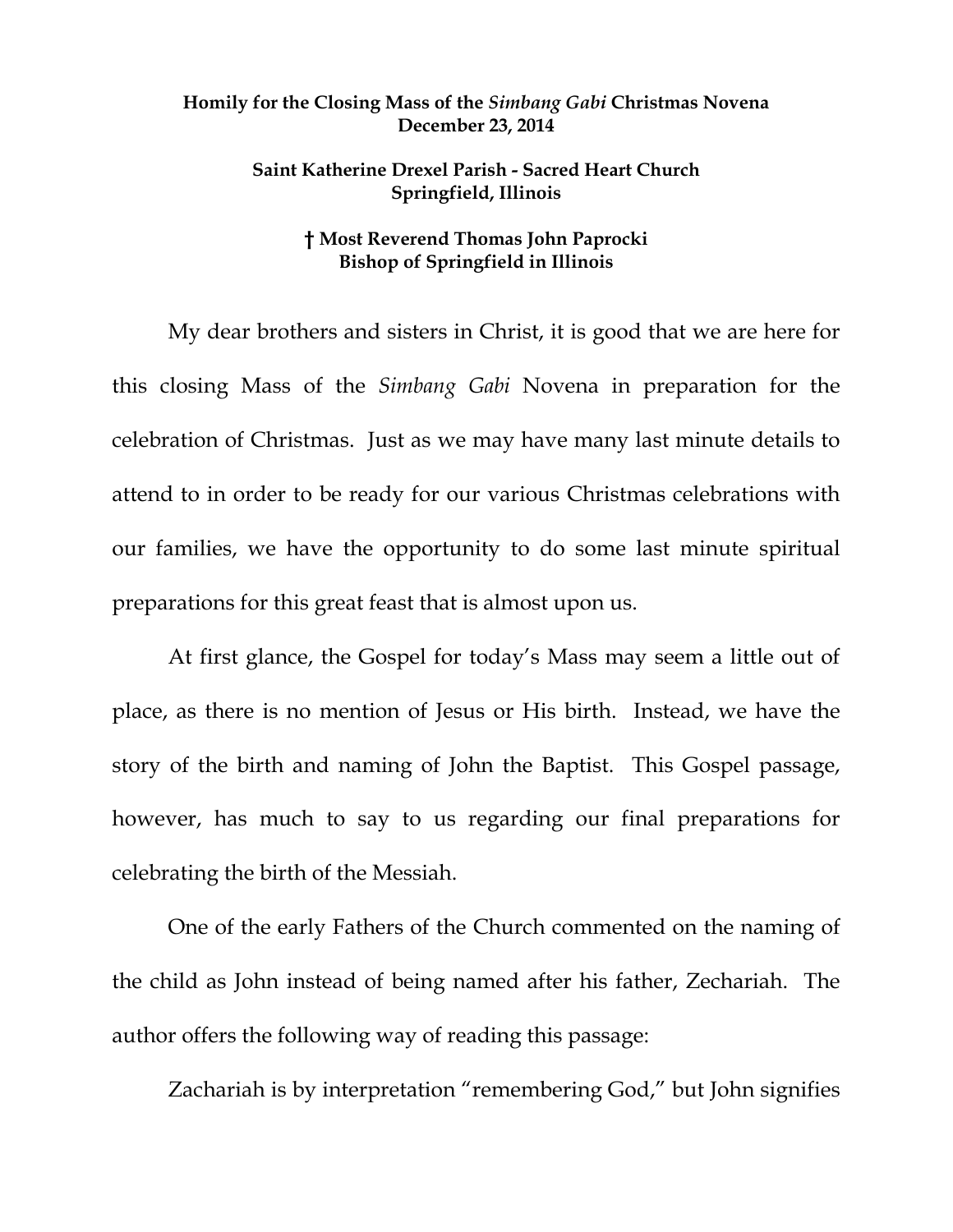"pointing to." Now "memory" relates to something absent, "pointing to," to something present. But John was not about to set forth the memory of God as absent, but with his finger to point him out as present, saying, Behold the Lamb of God.1

 John the Baptist comes on the scene to shift the attention of the people of Israel from the anticipation of something yet to come to something that was now in their midst. No longer were the people to dwell simply on what God had done in the past and what He would do in the future, but to realize that He was acting in a very special and unique way here and now.

 This is a helpful reminder to us as we celebrate Christmas each year. There can be a tendency to have Christmas be more about "remembering God" and what happened in the past by focusing only on the historical birth of Jesus over two-thousand years ago. When December 25<sup>th</sup> has passed, many people put their Christmas decorations away and shift their attention to something else, all but forgetting the significant event that just took place. This approach signifies an attitude towards Christmas that is largely focused on "remembering God" in the past and thus paying little, if any, attention to His presence among us here and now.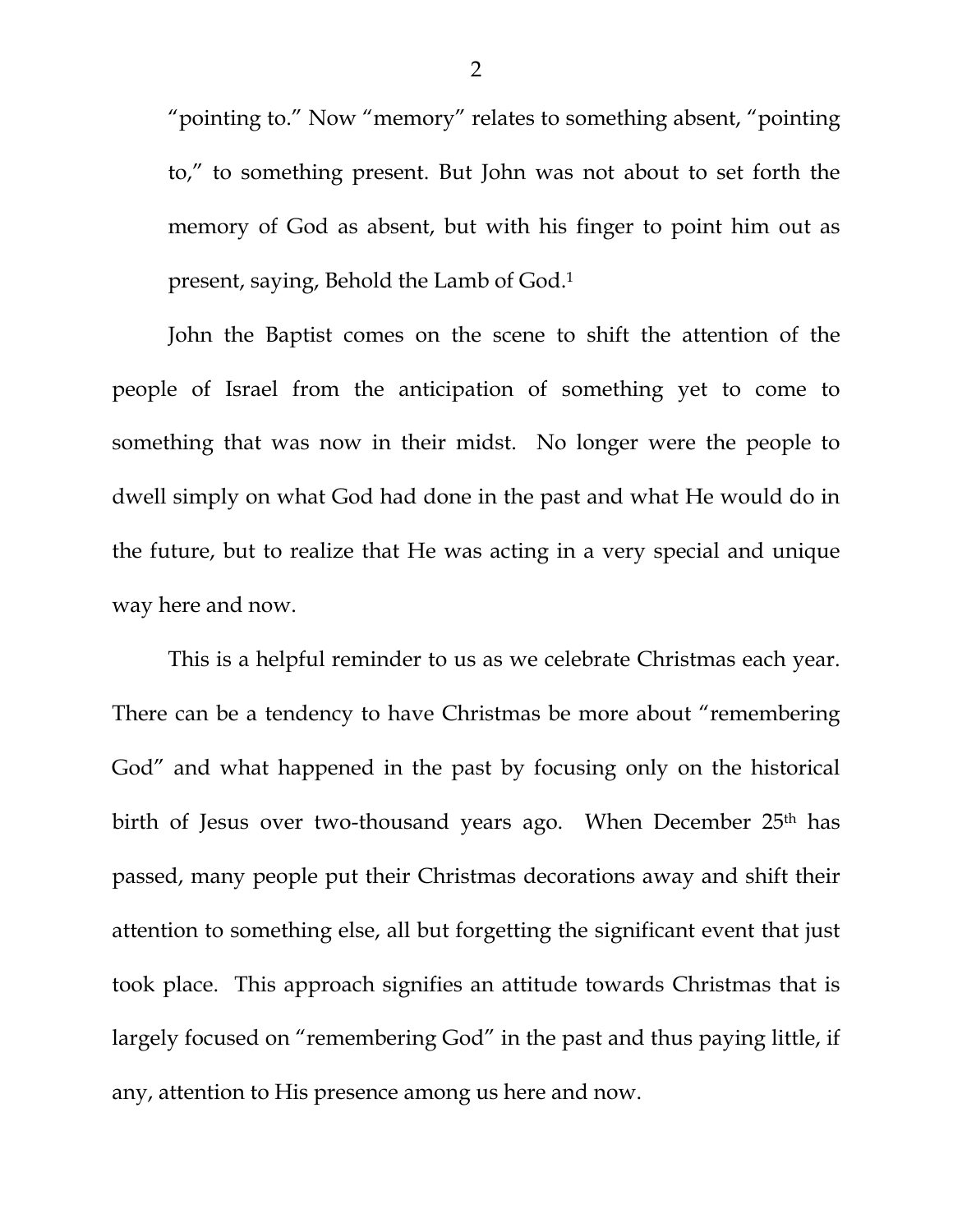The Church proposes for us another way of approaching Christmas. Our celebration does not *end* on December 25<sup>th</sup>. Instead, Christmas Day marks the very *beginning* of our celebration. The message of the Incarnation remains ever before our eyes in the days that follow as an invitation to see how the birth of the Savior is not just something to be remembered and then packed up until next year.

 Christmas should be a time to renew our awareness that "the Word became flesh and dwelt among us" (John 1:14). His dwelling among us continues to this day and will continue "until the end of the age" (Matthew 28:20). As with John the Baptist, the Church is ever "pointing to" this fact that He is present among us, inviting us to welcome Him more completely into our lives so that we can enjoy the gift of His love and support at every stage of our journey throughout life.

 Your presence here for this novena is a sign that hopefully you are already living with this awareness that Christ continues to dwell among us and that Christmas is more than just a happy memory to recall. It is helpful, nevertheless, to be reminded of this as we feel the increasing pressures of our culture to put an end to our celebration of Christmas as soon as it has begun.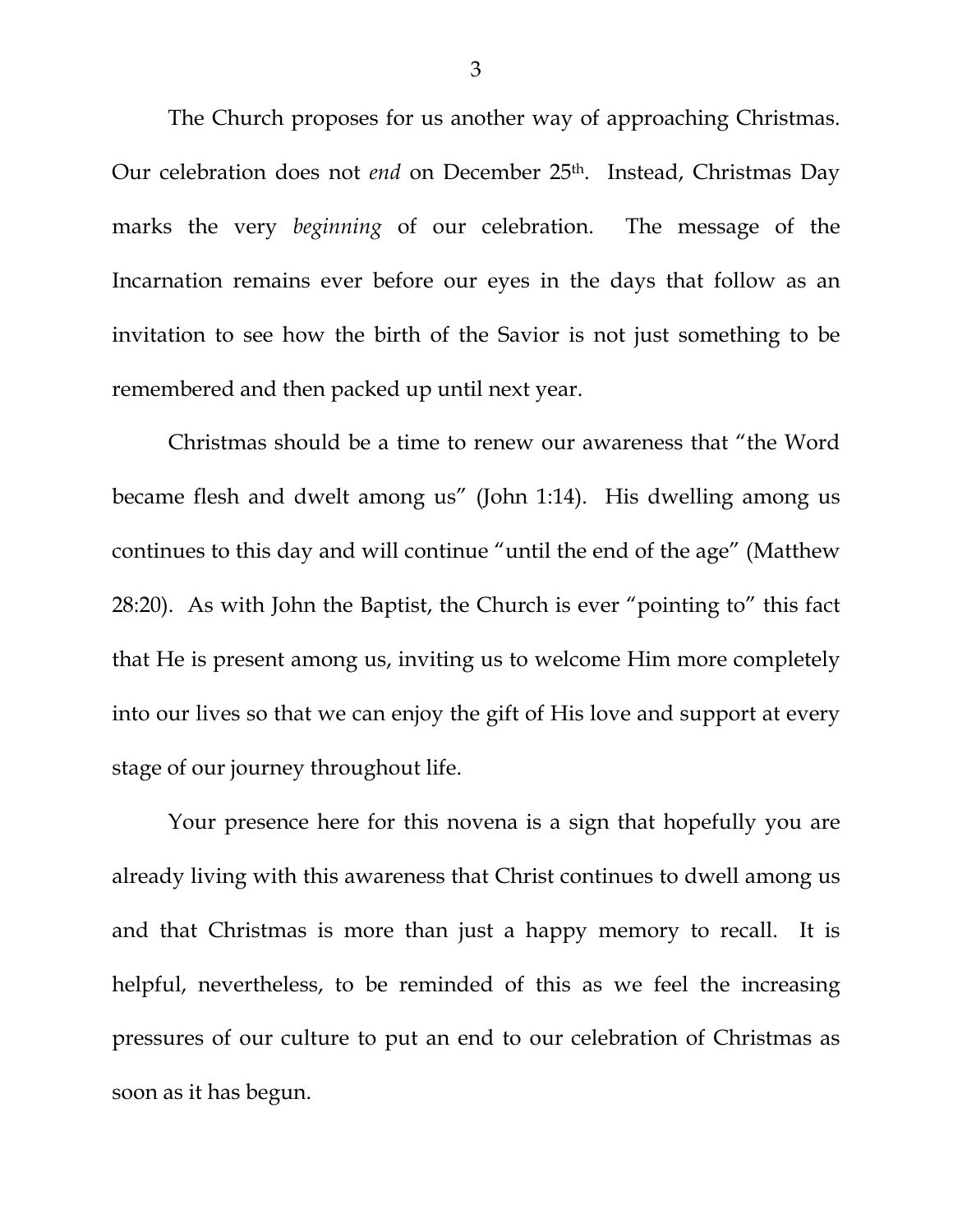We are also encouraged to imitate the example of John the Baptist in pointing out to those around us that God is indeed dwelling among us. We can do this in various ways, but one of the most effective and important ways of doing it is to bring Christ to those around us by being instruments of His love. Every encounter that we have with other people is an opportunity to share that love and so invite them to come to encounter Christ as one who is present and active, as opposed to being simply a nice memory of a good man who lived a long time ago.

 We must constantly be aware that we also have the potential of being obstacles to His love in our interactions with others. We can very easily fall into the trap of being uncharitable with people that do not agree with us or who bother us in some way. It can be tempting to gossip about others or to make judgments about them. There are so many ways in which we can turn people away from God's love and we must make a concerted effort to avoid those ways of acting. Our gathering with our family and friends during the Christmas season is a perfect opportunity for us to witness to the joy of the Incarnation by giving the gift of His love to everybody we encounter, especially those with whom we find it hard to get along and those whom society so easily overlooks.